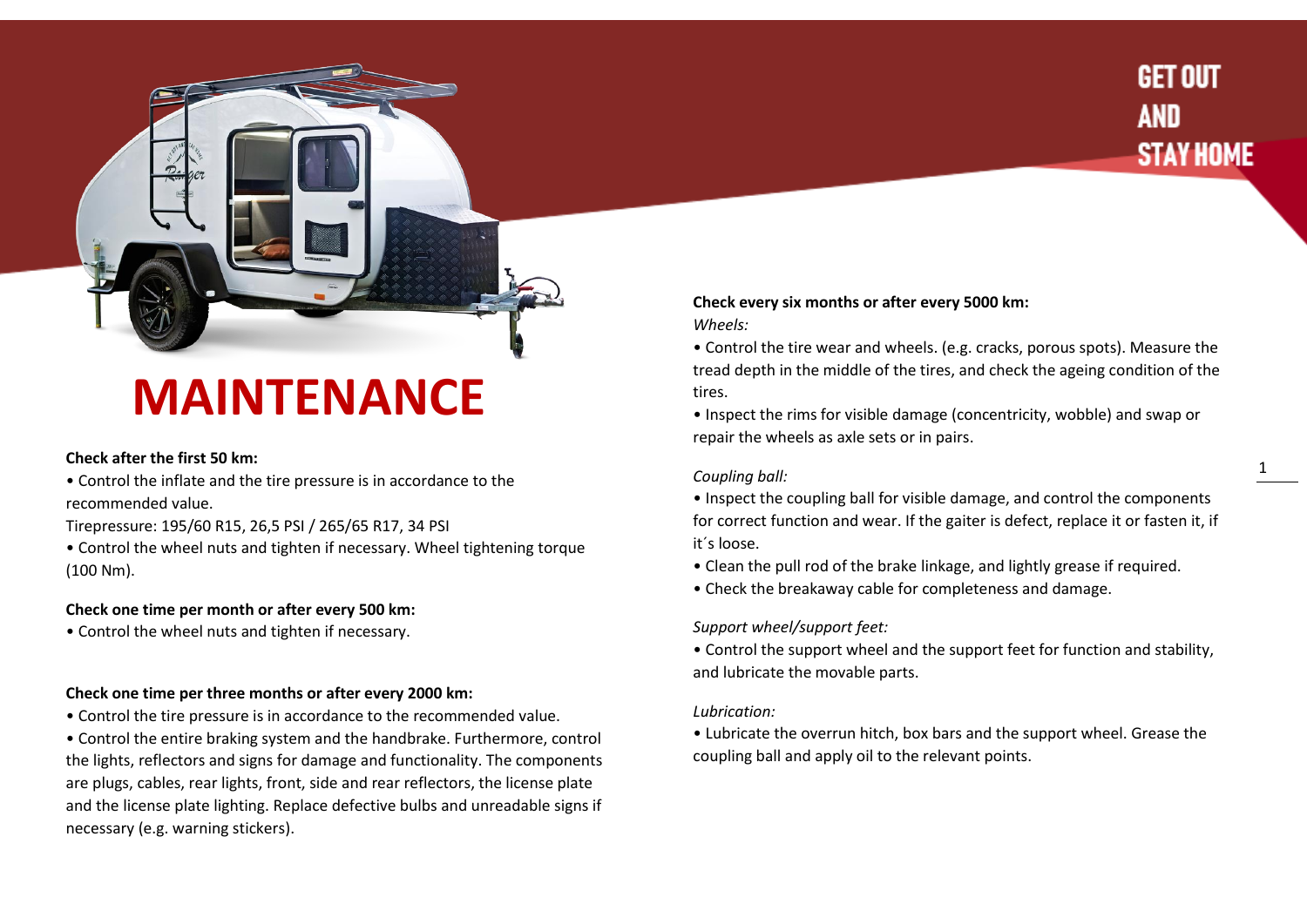### *Mounting bolts:*

• Control if all the mounting bolts are tightened correctly. Pay particular attention to the bolted connections on the chassis, and if there are any loose bolts, then tighten immediately. Replace any worn or rusty bolted connections, and replace loose riveted joints by bolted connections where possible.

#### *Battery (If mounted):*

• Visual look for external damage or leaks of battery acid. Charge weak batteries, and replace any defective or old batteries.

#### **Check every 12 month or after 10,000 km:**

#### *Workshop maintenance:*

Take your Hero Camper every twelve months or after 10,000 km to your Hero Camper dealer, or to another dealer appointed specialist workshop. Your operating manual lists all the necessary maintenance work.

# **CLEANING & CARE**

If you clean and maintain your Hero Camper thoroughly, it will extend life span and functionality. The intensity of use, the operating environment and the level of soiling has influence on how often you need to clean and maintain.

In the following text, you can find our recommendations on how to clean your Hero Camper:

- Unplug the power supply before the cleaning work is commenced.
- Clean your new Hero Camper only with clear, cold water added a bit of car wash with wax, during the first few months of use when possible.
- Adhere to the safety distance when using a high-pressure cleaner and avoid spraying persistently at one point.
- The following components should not be directly sprayed with water:
	- Electric systems
	- Tires
	- Wheel shock absorbers
	- Gas struts
	- Ball coupling
	- Stickers

We recommend that you clean the trailer regularly. Resilient dirt may become encrusted and corrode the trailer material, there why we recommend to clean the trailer directly after use. *Polyester / gelcoat components:*



hero"camper DESIGNED & ASSEMBLED IN DENMARK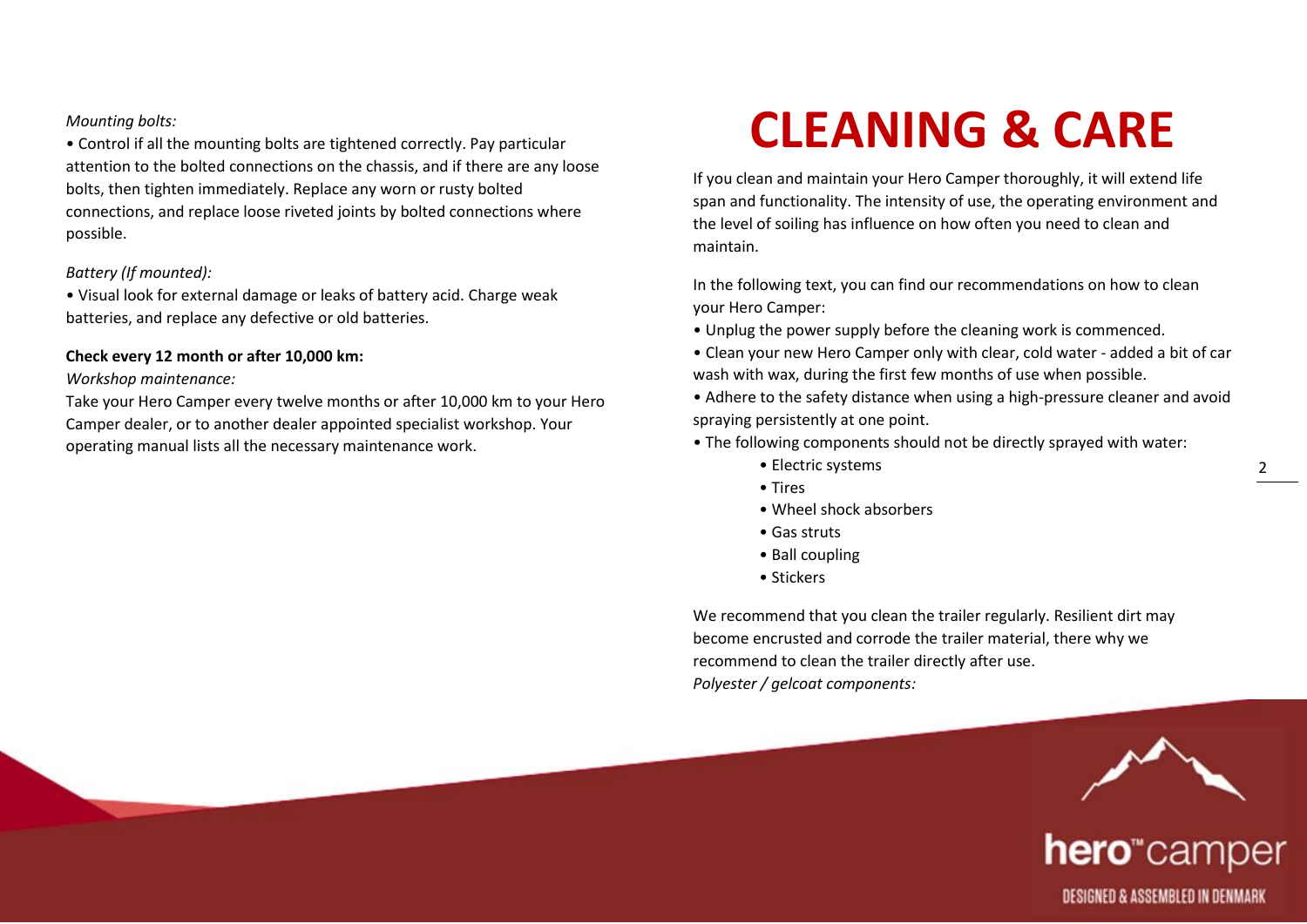Easy-care polyester side, roof and rear door panel components can be cleaned with water and neutral cleaning agent (e.g. car wash cleaner). Let the camper dry out well. Provide an additional high-gloss finish by using a mild polishing paste. Apply wax when you want to seal the surface.

#### *Connection:*

The connection must be opened and attached to the trailer hitch with a push downwards. It will be closed and secured automatically. After each connection, it must be checked visually, and by lifting the trailer hitch control that the clutch is in the correct position and is secured.

# *Safetywire:*

The safety wires mounted on the pulling vehicle, so that the trailer has enough freedom without the stand break being activated, when driving with large fluctuations.

# *Lights:*

Connect the light plug to the power socket on the pulling vehicle. The cable must be placed so that the trailer, when driving with large fluctuations, has freedom enough, without the cable being tightened. Always check if the lights works on the camper before driving.

# *Disconnecting:*

Release the light plug from the pulling vehicle, and place it in the socket holder. Furthermore, release the safety wire from the pulling vehicle. Pull up and forward in the clutch handle and lift the clutch of the trailer hitch. It is possible to use the support wheel, at the same time, if necessary.

#### *MAINTENANCE AND CARE:*

Regular washing and cleaning is recommended to keep the camper clean for striking pollution of salt, drizzle, chemicals and such. Regular polishing, as well as care with paint / gelcoat sealer, to prolong the shine and color on the surface and at the same time make cleaning significantly easier.

# *Ranger:*

Wheel tightening torque (100 Nm). Tirepressure: 265/65 R17, 26,5 PSI Load index: Max. 112 (1120 kilos) Speed index: Max. N (140 KmH)

#### *Traveller:*

Wheel tightening torque (100 Nm). Tirepressure: 195/60 R15, 34 PSI Load index: Max 90 (850 kilos) Speed index: Max N (140 KmH)



# hero<sup>"</sup>camper DESIGNED & ASSEMBLED IN DENMARK